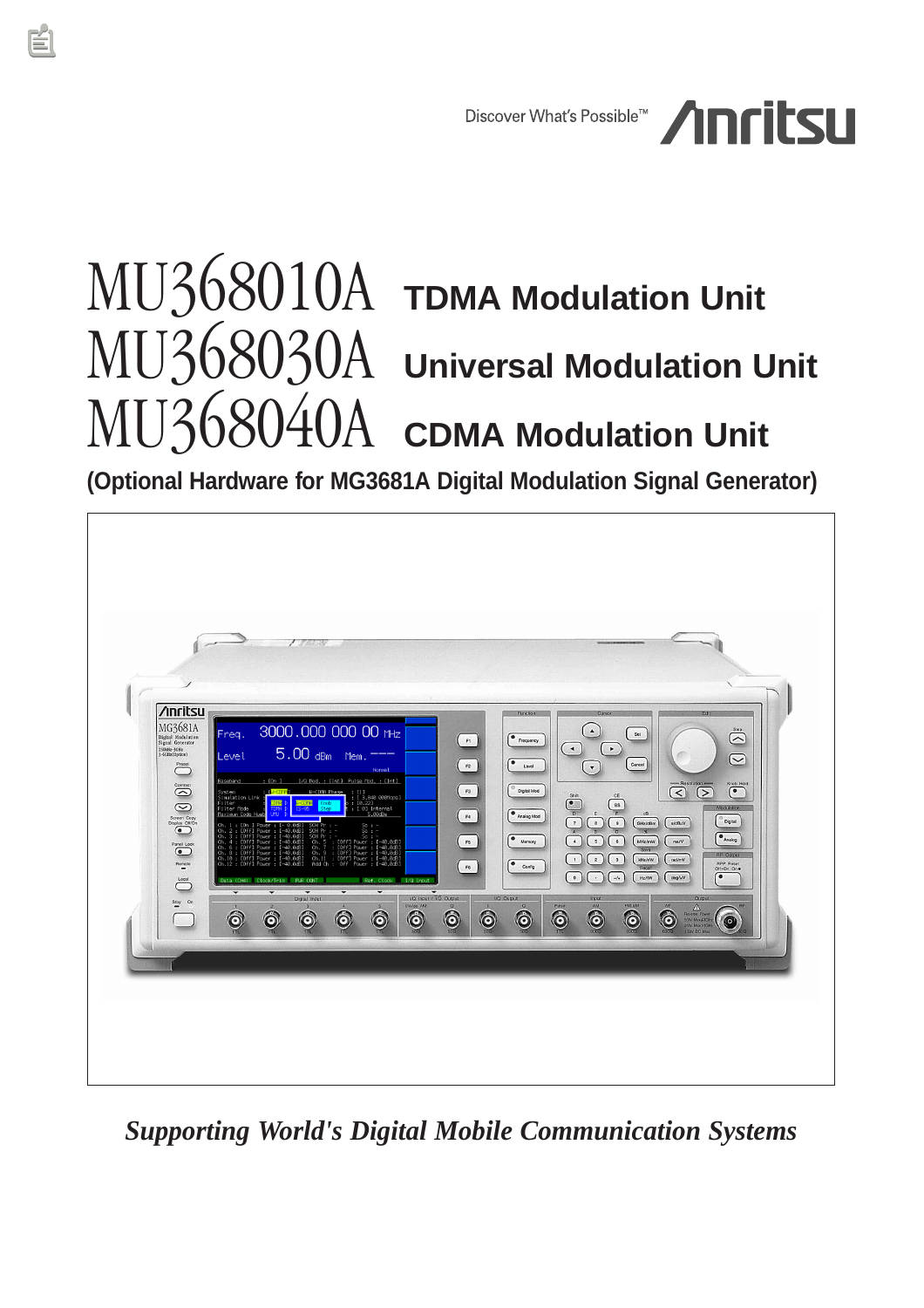# *Supporting various communication systems with software*

Up to 7 expansion slots are installable. Hardware options available for these slots include the MU368010A TDMA Modulation Unit, MU368030A Universal Modulation Unit and MU368040A CDMA Modulation Unit.

The MU368010A TDMA Modulation Unit is the baseband generator which can install MX368011A PDC Software and MX368012A GSM Device Test Software, enabling the real-time output of various TDMA modulation signals. The MU368040A CDMA Modulation Unit is the baseband generator which can install MX368041B W-CDMA Software and MX368042A IS-95 Device Test Software, enabling the waveform memory output of various CDMA modulation signals at real time.

The MU368030A Universal Modulation Unit is the baseband generator which can install MX368031A Device Test Signal Generation Software, MX368033A CDMA2000 1xEV-DO Signal Generation Software, MX368034A PDC Packet Software and MX368035A PHS Signal Generation Software enabling the waveform memory output of modulation signals supporting each communication system.



#### **Configuration of Communication System Software and Expansion Units**

| Communication system                                                                | Applicable software                                               |  | Expansion units                     |  |
|-------------------------------------------------------------------------------------|-------------------------------------------------------------------|--|-------------------------------------|--|
| <b>PDC</b>                                                                          | MX368011A PDC Software                                            |  |                                     |  |
| <b>GSM</b>                                                                          | MX368012A GSM Device Test Software                                |  | MU368010A TDMA Modulation Unit      |  |
| 3GPP (FDD)                                                                          | MX368041B W-CDMA Software                                         |  |                                     |  |
| cdmaOne                                                                             | MX368042A IS-95 Device Test Software                              |  | MU368040A CDMA Modulation Unit      |  |
| CDMA2000 1X<br>CDMA2000 1xEV-DO <sup>*1</sup><br>GSM/EDGE*2<br>PDC*2, NADC*2, PHS*2 | MX368031A <sup>*3</sup><br>Device Test Signal Generation Software |  |                                     |  |
| CDMA2000 1xEV-DO                                                                    | MX368033A*3<br>CDMA2000 1xEV-DO Signal Generation Software        |  |                                     |  |
| PDC packet                                                                          | MX368034A <sup>*3</sup> PDC Packet Software                       |  |                                     |  |
| <b>PHS</b>                                                                          | MX368035A PHS Signal Generation Software                          |  | MU368030A Universal Modulation Unit |  |

∗1: For the Forward, only 16QAM modulation is available, 8PSK and QPSK modulation is not available. Since coding format of the Forward and the Reverse is not performed, it is not utilizable for receiver tests.

∗2: It is a continuous modulation signal based on the communication system.

∗3: The signal format to output can be selected by downloading the waveform data contained in the software from a PC memory card to the waveform memory of the MU368030A Universal Modulation Unit.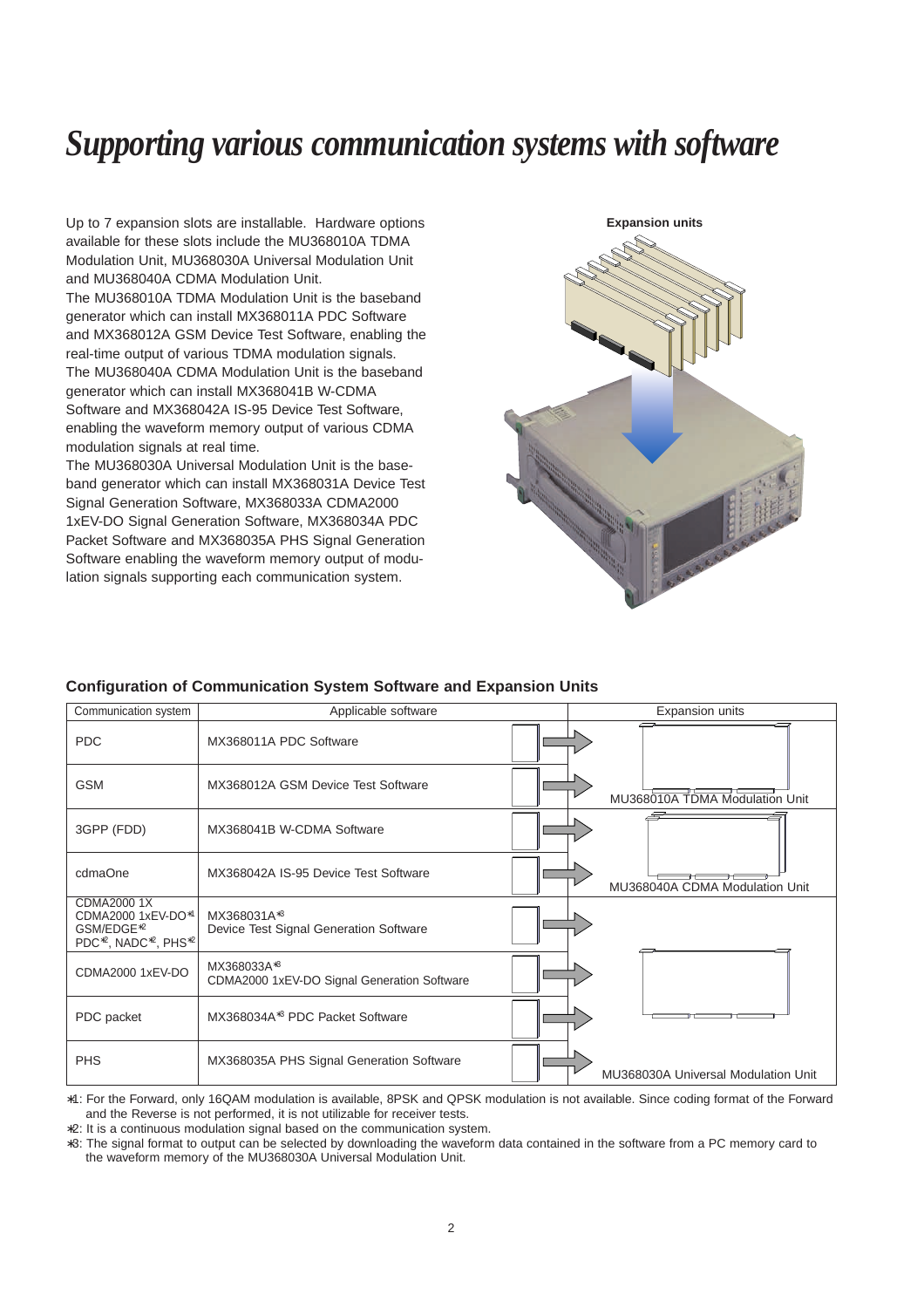The expansion units are installed in the MG3681A Digital Modulation Signal Generator (main frame). Communication system software is provided pre-installed in the expansion unit. Also, a PC memory card is provided for backup. Software changes instantly by selecting the installed software.

| Freq.                                      |                                                                     |                               | 3000.000 000 00 MHz                                    |           |
|--------------------------------------------|---------------------------------------------------------------------|-------------------------------|--------------------------------------------------------|-----------|
| I evel.                                    | $5.00$ dBm                                                          |                               | Mem.<br>Normal                                         |           |
|                                            |                                                                     |                               |                                                        |           |
| Baseband                                   | : [On ]                                                             |                               | I/Q Mod. : [Int] Pulse Mod. : [Int]                    |           |
| System<br>Simulation Link                  | : EU-CDMAI                                                          | <b>U-CDMA Phase</b>           | : [1]<br>[ 3.840 0001cps]                              |           |
| Filter<br>Filter Mode<br>Maximum Code Numb | <b>CDMAL</b> D<br>TDMA <sub>D</sub><br>$15 - 95$<br><b>UMU</b><br>Þ | <b>U-CDMA</b><br>Knob<br>Step | : [0.22]<br>ь<br>[ 0] Internal<br>٠<br>5.00dBm         |           |
|                                            |                                                                     | SCH Pr                        |                                                        |           |
| Ch. 1                                      | : [On ] Power : [- 0.0dB]<br>Ch. 2 : [Off] Power : [-40.0dB]        | I<br>SCH Pr                   | $5c:$ -<br>$Sc : -$                                    |           |
|                                            | Ch. 3 : [Off] Power : [-40.0dB]                                     | SCH Pr<br>$\mathbf{r}$        | Sc:                                                    |           |
| Ch.                                        | 4 : [Off] Power : [-40.0dB]<br>Ch. 6 : [Off] Power : [-40.0dB]      | Ch. 5<br>Ch. 7                | : [Off] Power : [-40.0dB]<br>: [Off] Power : [-40.0dB] |           |
|                                            | Ch. 8 : [Off] Power : [-40.0dB]                                     | Ch. 9                         | : [Off] Power : [-40.0dB]                              |           |
|                                            | Ch.10 : [Off] Power : [-40.0dB]                                     | Ch.11                         | : [Off] Power : [-40.0dB]                              |           |
|                                            | Ch.12 : [Off] Power : [-40.0dB]                                     | Add Oh :<br>0ff               | Power:<br>$[-40.0dB]$                                  |           |
| Data (CH4)                                 | Clock/Trig                                                          | PUR CONT                      | Ref. Clock                                             | I/0 Input |

# *Specifications*

# **• MU368010A TDMA Modulation Unit**

| Applicable software   | MX368011A PDC Software<br>MX368012A GSM Device Test Software |
|-----------------------|--------------------------------------------------------------|
| Number of slots used  |                                                              |
| Firmware backup space | CPU: 2 Mbyte, FPGA: 512 kbyte                                |
| Mass                  | 400 g                                                        |

### **• MU368040A CDMA Modulation Unit**

| Applicable software   | MX368041B W-CDMA Software<br>MX368042A IS-95 Device Test Software |
|-----------------------|-------------------------------------------------------------------|
| Number of slots used  |                                                                   |
| Firmware backup space | CPU: 2 Mbyte, DSP: 2 Mbyte, FPGA: 4 Mbyte                         |
| Mass                  | 700 g                                                             |

# **• MU368030A Universal Modulation Unit**

| Applicable software   | MX368031A Device Test Signal Generation Software<br>MX368033A CDMA2000 1xEV-DO Signal Generation Software<br>MX368034A PDC Packet Software<br>MX368035A PHS Signal Generation Software |
|-----------------------|----------------------------------------------------------------------------------------------------------------------------------------------------------------------------------------|
| Number of slots used  |                                                                                                                                                                                        |
| Firmware backup space | CPU: 1 Mbyte, FPGA: 1 Mbyte                                                                                                                                                            |
| Mass                  | 300 g                                                                                                                                                                                  |

Refer to each software data sheet for additional details.